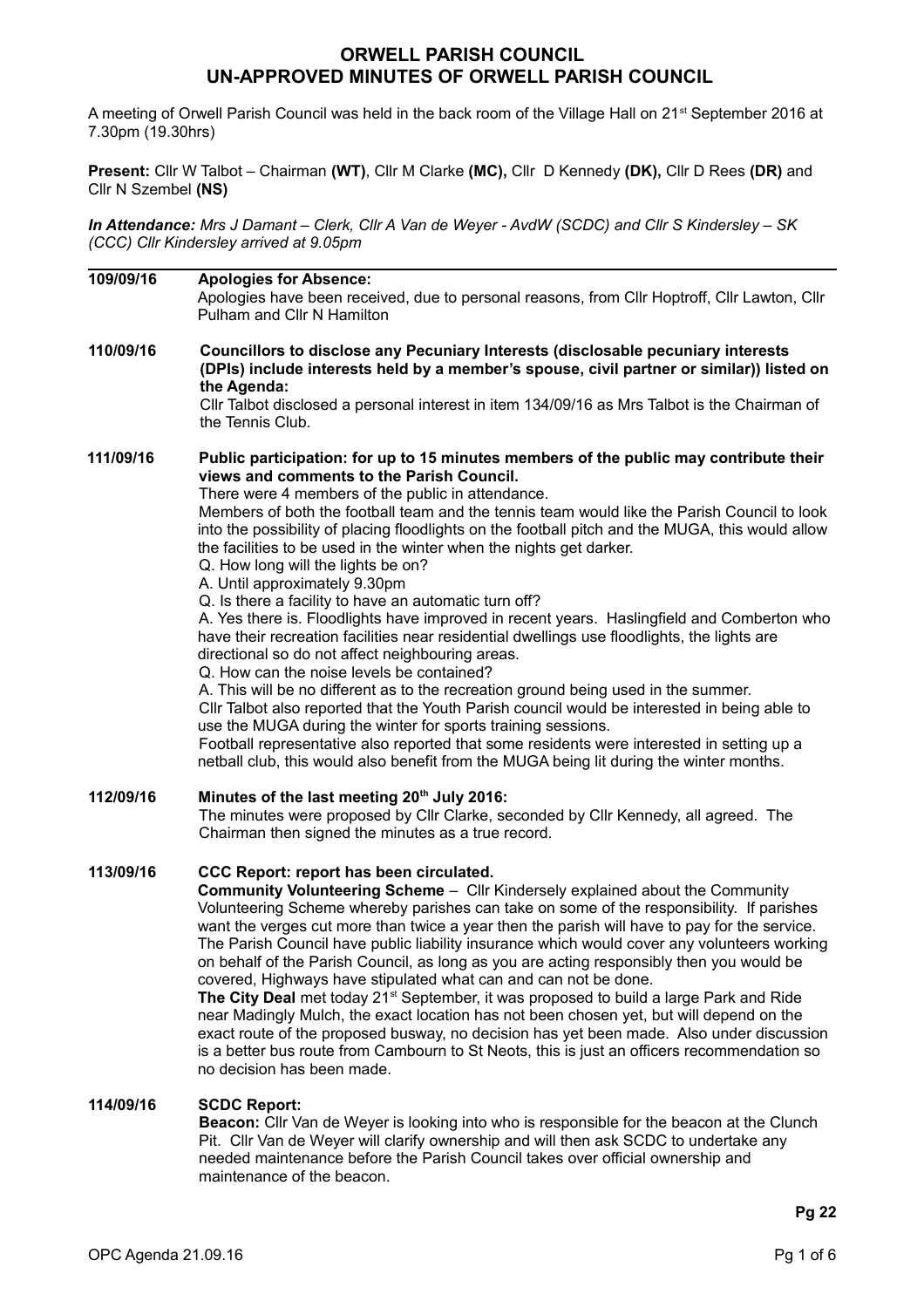**Car park:** the footway lights which have just been repaired recently are not working again. Clerk and Cllr Van de Weyer to report to Paul Quigley.

**Hurdleditch Development:** in August Cllr Ven de Weyer was contacted by Peter Moore, the land agent who wanted to meet with both Cllr Ven de Weyer and Cllr Kindersley. The outcome of the meeting was that they are going to go to appeal as they did not want to put more land in the S106 agreement; however they would be interested in meeting up with the Parish Council to discuss what can be done for the village.

**Devolution:** Orwell submitted comments to the consultation. It would appear that in principle people are in favour of this scheme. Cllr Kennedy, who attended the meeting on 20<sup>th</sup> September, reported that they did not think this was the overall feeling from parish councillors present at this meeting. The Chairman also commented that it was not a positive response from Orwell and wording of the questions meant it was difficult to object to some things as it would mean objecting to basic principles of a democratic system.

**City Deal:** The congestion consultation is still running and Orwell have submitted comments to the consultation. Cllr Szembel enquired whether the bollards suggested in the consultation would be going in regardless and will it be 3 or 3.5 hours? At the moment the bollards are still going to be installed but the timing is still being decided. Cllr Ven de Weyer reported that the congestion charge is not favoured as less well paid workers will be at a disadvantage. However, the revenue created would be put pack into the scheme to fund a better public transport service.

**County Boundaries**: There is no change for Orwell ward boundaries, Melbourn and Bassingbourn will be moving to NE Hertfordshire so Heidi Allen will no longer by their MP. Cllr Szembel enquired if this would have an affect on schools. Cllr Van de Weyer stated that this would have no affect on school places or catchment areas.

Lordship Close: the ditch has now been completed. Cllr Talbot reported that Carly Freed had been very helpful in sorting this, he also enquired if it would be possible for the Parish Council to be informed as to when work in these areas was to be carried out so they can answer enquires from people within the Parish. Cllr Ven de Weyer will enquire. The matter of the tree in the ditch at Lordship Close has also been rectified.

No 75 Bus: the bus has not been reliable recently due to a reported lack of drivers. The company are now in the process of relocating some of their London drivers to resolve the issue.

## **115/09/16 Nomination for Vice Chairman:**

Cllr Hoptroff is stepping down as Vice Chairman. It was suggested to have this item be on the next agenda when all councillors will be present. **Deferred to next meeting.**

### **116/09/16 City Deal:**

Cllr Talbot encouraged all councilors to respond to the congestion questionnaire which was on line in addition to the PC response. The questionnaire is worded so that it could be responded to by individuals rather than groups.

## **117/07/16 Devolution:**

Cllr Talbot encouraged all councilors to respond to the Devolution consultation. The questionnaire is worded so that it could be responded to by individuals rather than groups..

## **118/09/16 Planning: WT, CH, AP, MC and DR** *(Town and Country Planning Act 1990 schedule 1, paragraph 8)* **(Full planning minutes with comments are available on line or from the Clerk).**   *Planning meeting held on Wednesday 3rd August 2016*

**Land at Malton Road, S/1581/16/PN -** Prior notification application of agricultural or forestry proposed building -**Information only -** Noted

**4 Cross Lane, S/1707/16/FL -** Single storey rear extension and first floor side extension above existing garage. **No recommendation** Proposed AP seconded DK all in favour **62 High Street, S/1836/16/FL -** Repairs and alterations to former boundary wall within the plot of Number 62 High Street. **No recommendation** Proposed DK,seconded AP, all in favour

**Bramleys, CA391 -** Reduce crown to Black Walnut and fell 5 unhealthy fruit trees. New trees to be planted. No objections or concerns. Proposed AP,seconded DK, all in favour  *Planning meeting held on 17th August 2016 – no meeting Planning meeting held on 24th August 2016*

**9 High Street, S/1681/16/FL -** Construct Double Garage and Log Store in rear garden. Orwell Parish Council recommends: **No Recommendation with no comments.** Proposed CH, seconded DK<sup>,</sup> all in favour.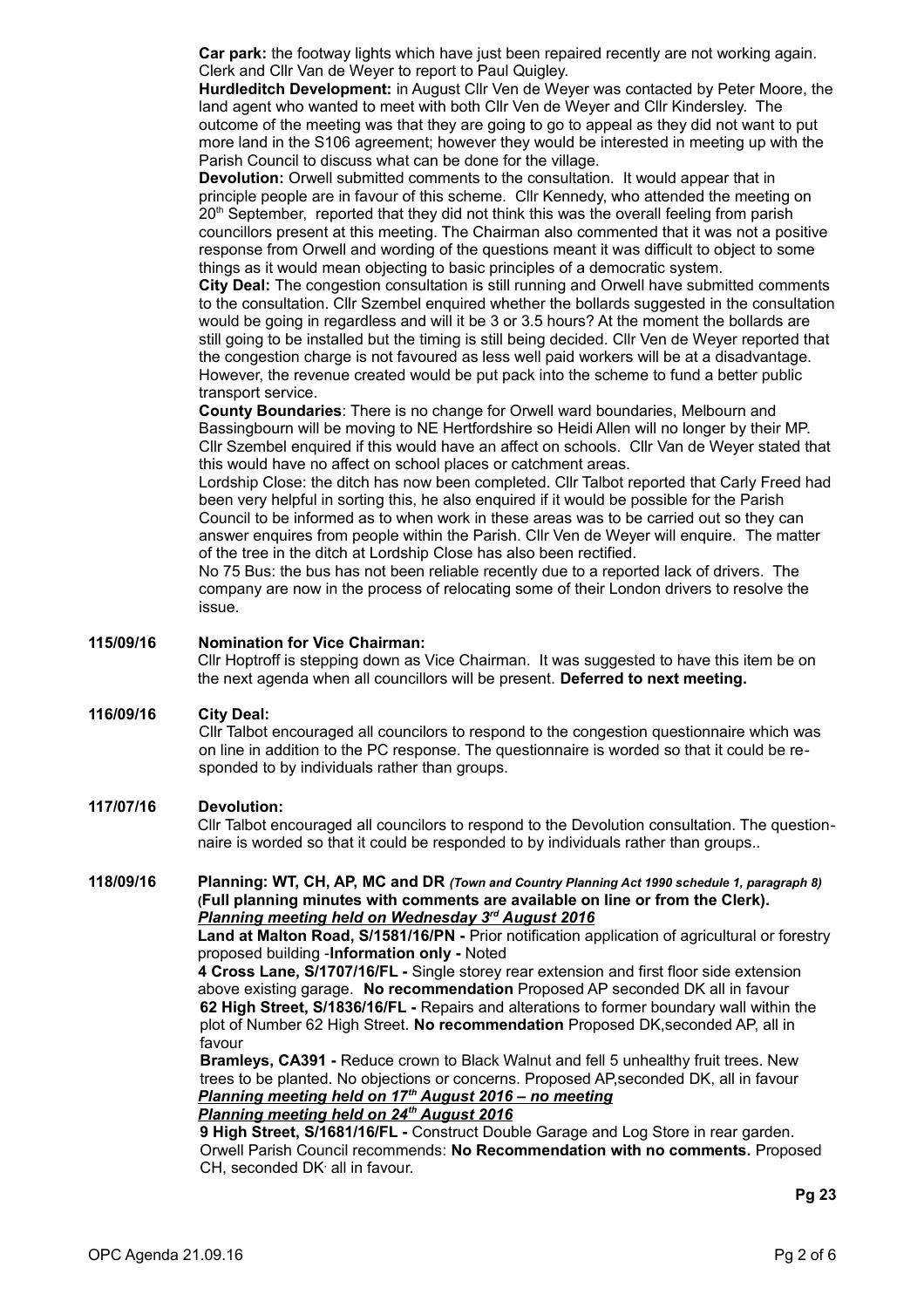**11-13 Lotfield Street, S/1994/16/FL -** New timber bungalow to replace previous timber building demolished under previous planning permission. Orwell Parish Council recommends: No Recommendation with no comments. Proposed CH seconded DK, all in favour.

**Malton Park Farm, Malton Road, S/1502/16/VC -** Variation of condition 2 (approved plans) and removal of condition 3 (surface water drainage scheme) and 4 (pollution control) of planning application S/0213/16/FL. **Information Only: Noted**

 **Planning meeting held on 7th September 2016 – no meeting**

 **Planning meeting held on 21st September 2016 – verbal report**

**23 Stocks Lane, S/2285/1/FL -** Single storey side extension to increase the size of the

kitchen. Recommendation was 'No Recommendation' with no comments proposed by DK, seconded by DR all agreed.

**Land east of Malton Road, Orwell, S/2337/16/FL -** Change of use from agricultural land to self storage land (B8) for the relocation of an existing storage business. Recommendation was 'No Recommendation' with no comments, proposed by DR, seconded by DK all agreed. **Bramleys, Malton Road, CA467 -** Black Walnut to be felled and new tree to be planted elsewhere in the garden. Cllr Talbot has looked at the tree. Recommendation 'No Comment'. **SCDC Decisions:** 

S/1994/16/FL – 11-13 Lotfield Street has been granted permission for a new timber bungalow to replace previous timber building demolished under previous planning permission.

S/1995/16/LB – 11-13 Lotfield Street - application has been withdrawn.

#### **119/09/16 Development Proposal on Hurdleditch Road (next to the primary school)** S106 details to be put into action, Cllr Talbot and Cllr Szembel to carry out. **Action: WT/NS**

## **120/09/16 Insurance:**

**Beacon:** situated at the Clunch Pit: (see item 114/09/16)

**Bridge at Brookside:** the bridge appears to be substantially built with steel supports. Cllr Clarke stated that it would be a shame to loose this facility. Cllr Clarke then proposed that the Parish Council adopt the bridge but also suggested that residents at Brookside were notified. Cllr Talbot suggested that Cllr Pulham, who lives at Brookside enquire with residents if they wished to keep the bridge. If the residents wish to keep the bridge then it should be adopted by the Parish Council and put onto the insurance and asset register. **Allotments:** Clerk still enquiring as to who is responsible for the insurance. **Asset Register:** Cllr Talbot has met with Mr Mike Kenyon, they are presently working on the register.

### **121/09/16 Community Benefit:**

Application received from Orwell Football Club for £87.99. It was proposed by Cllr Clarke to accept the application, seconded by Cllr Szembel, all agreed.

## **122/09/16 Signs for Carpark:**

Have been ordered, once they have been received Cllr Clarke will erect.

## **123/09/16 Financial Matters:**

1. Financial Statements for September 2. Payments and Additional payments for September *Local Government Act (LGA); Public Health Act (PHA); Open Space Act (OSA)*

## **Payments awaiting authorisation**

| <u>I ayınents awaltılığ ağtılonsatıoli</u> |   |        |       |                                                |                |
|--------------------------------------------|---|--------|-------|------------------------------------------------|----------------|
| Salaries                                   | £ | 971.07 | 0     | September salary                               | LGA 1972 s112  |
| <b>Inland Revenue</b>                      | £ | 215.75 | 0     | September PAYE/NI                              | LGA 1972 s112  |
| MPC.                                       | £ | 90.00  | 0     | office rent September                          | LGA 1972 s133  |
| Herts & Cambs                              | £ | 528.00 | 88.00 | Grass BG x 4                                   | OSA 1906 s9/10 |
| Herts & Cambs                              | £ | 330.00 | 55.00 | Grass Rec                                      | OSA 1906 s9/10 |
| Herts & Cambs                              | £ | 264.00 | 44.00 | Hedges in churchyard                           | OSA 1906 s9/10 |
| Herts & Cambs                              | £ | 108.00 | 18.00 | Mark out football pitch                        | OSA 1906 s9/10 |
| Herts & Cambs                              | £ | 120.00 | 20.00 | small hedge at rec                             | OSA 1906 s9/10 |
| Herts & Cambs                              | £ | 54.00  | 9.00  | grass cutting at memorial stone OSA 1906 s9/10 |                |
| Road Data Services                         | £ | 174.00 | 29.00 | Road Survey                                    | LGRA 1997 s30  |
| <b>Community Sites</b>                     | £ | 360.00 | 60.00 | <b>Hosting for Orwellhistory</b>               | LGA 1972 s226  |
| <b>Hales Printers</b>                      | £ | 962.00 | 0     | Printing for bulletin                          | LGA 1972 s142  |
| Carter Jonas                               | £ | 187.50 | 0     | Glebe field rent                               | OSA 1972 s9/10 |
|                                            |   |        |       |                                                |                |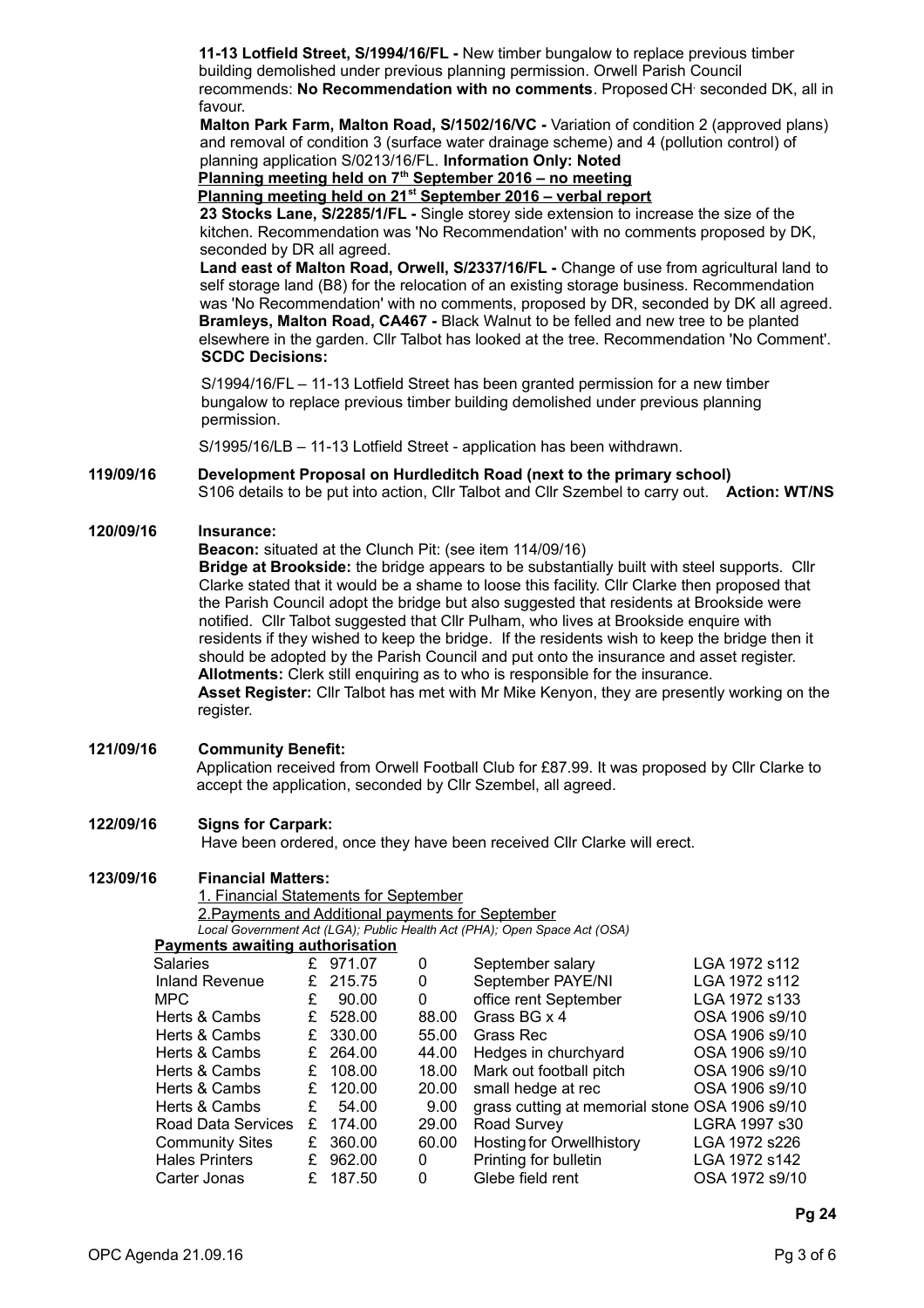| Village Garden  |   |           |      |                                                  |                |
|-----------------|---|-----------|------|--------------------------------------------------|----------------|
| <b>Services</b> | £ | 195.00    | 0    | Recreation maintenance                           | OSA 1972 s9/10 |
| <b>ICO</b>      | £ | 35.00     | 0    | Annual Membership                                | LGA 1972 s143  |
| Sally Walmesley | £ | 144.49    | 0    | Clerk cover                                      | LGA 1972 s112  |
| Sally Walmesley | £ | 22.50     | 0    | <b>Expenses</b>                                  | LGA 1972 s133  |
| Eon             | £ | 15.96     | 0.82 | Electric 24 <sup>th</sup> July                   | LGA 1972 s133  |
| Eon             | £ | 21.45     | 1.02 | Electric 21 <sup>st</sup> August                 | LGA 1972 s133  |
| Cllr Lawton     | £ | 16.98     | 0    | <b>Expenses</b>                                  | LGA 1972 s111  |
| <b>MPC</b>      | £ | 21.11     | 0    | Cllr training                                    | LGA 1972 s226  |
| J Towner        | £ | 67.00     | 0    | Office assistance                                | LGA 1972 s113  |
| J Damant        | £ | 34.10     | 0    | Clerk expenses                                   | LGA 1972 s133  |
| Dragon Courts   |   | £5,280.00 |      | 880.00 Tennis court cleaning and line<br>marking | OSA 1972 s9/10 |

**Additional payments:** These costs have already been agreed but may not have appeared on the agenda.

Payment were proposed by Cllr Clarke, seconded by Cllr Kennedy all agreed.

## **Deposits:**

Allotments £30.00; Orwell PTA £60.00; Pavilion bookings £230.55; Youth Club £117; UK Power £50.00

### **124/09/16 Cheque signatories:**

Cllr Hoptroff is stepping down as Vice Chairman and would also like to step down as a signatory. Cllr Kennedy will be another signatory. Clerk to arrange. **Action: Clerk**

## **125/09/16 Village Hall:**

Cllr Talbot met with Mr Roger Daw to look into matters with the Village Hall and was informed that there will be significant repairs needed over the next few years. It was suggested that a fund should be set up within the precept to cover some of these costs. Cllr Rees enquired to what is happening with the possibility of getting a new Village Hall? This is something that councillors, in the past, had been looking into. To be discussed at precept time.

## **126/09/16 A10 Corridor Group and Survey:**

Clerk has put together a brief breakdown of the survey. It was requested that the clerk ask for Barrington's, Shepreth's and Wimpole's survey results, this will allow an indication of how many of the car movements originate in the village and how many do not. **Action: Clerk**

### **127/09/16 Local Highways Improvement:**

Cllr Kindersley believed it would be a good idea to walk the footways with the Highways Officer and possibly look at the Minor Highway Improvement Scheme. This may be one way of getting the worst of the footways improved. **Action: Clerk**

## **128/09/16 HM Queen's 90th Birthday Celebrations:**

Tree and bulb planting**:** Due to summer vacations a meeting has not yet happened. Cllr Talbot has spoked to Mr R Bryant about working with the Wildlife Trust. To be discussed further. **Action: WT**

## **129/09/16 Mobile Warden Scheme:**

The new warden is a resident from Orwell, They would like to organise a social event to help promote the service. The Parish Council felt that this would be a good idea. Clerk to send a solar funding application form. **Action: Clerk**

**130/09/16 Big Lottery Fund:** It was agreed to defer this item until a relevant project has been identified.

### **131/09/16 Recreation Ground:**

Play equipment appears to be in good working order. One of the wooden posts and picnic benches have now been reset after coming loose. The MUGA has been cleaned and lines painted.

## **132/09/16 Grass Cutting Specification:**

To also include weed killer to footpaths and graves, grass to be cut more often at the recreation ground (do you also want extra cuts at the burial ground), from 12 to 16 cuts per annum. It was also proposed by Cllr Clarke to have the grass collected at each cut.

**Pg 25**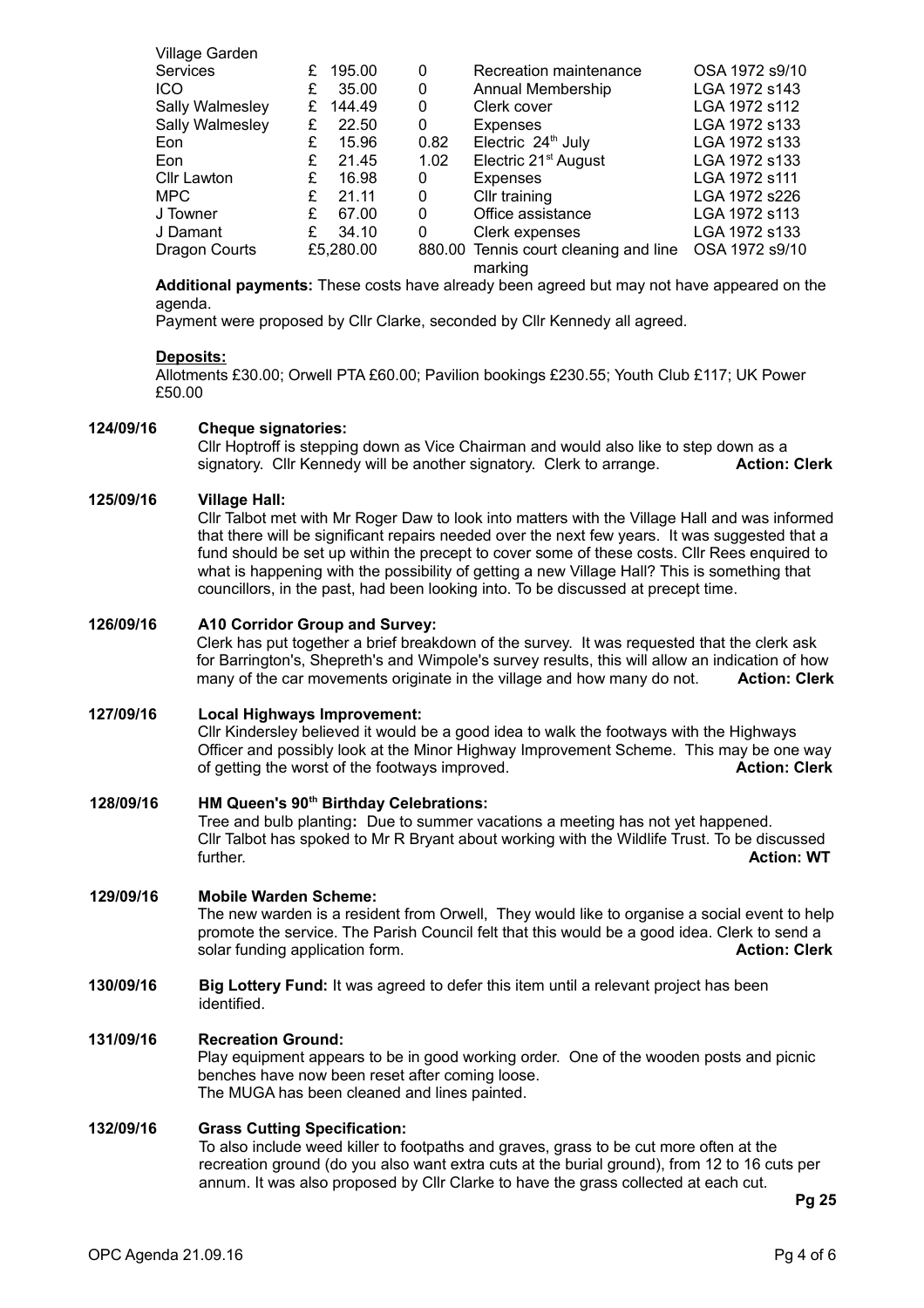These to be put onto the next specification which will be going out in October/November for the new grass cutting year which starts in March.

## **133/09/16 Leasing of the football pitch:**

Cllr Clarke asked for clarification of Does the football team pay for the recreation and pavilion or the pitch and pavilion?

## **134/09/16 Tennis Courts: Cllr Talbot to declare a pecuniary interest**

Lines have been painted for tennis, 5-aside football and netball. Request for flood lighting **–** Investigation into LED lighting. Cllr Talbot will report but will not take part in any discussion**.** Following on from the public participation item (111/09/16) it was suggested by Cllr Clarke

that Cllr Talbot look into organising a lighting survey, this was agreed by all. **Action: WT Agreement between the Tennis Club and the Parish Council:** Cllr Hoptroff and Cllr Talbot are still working on the Tennis Club agreement.

## **135/09/16 BT phone box consultation:**

There is an ongoing consultation regarding the removal of the red phone boxes, unless communities purchase them for £1. Orwell's red phone box, situated on the High Street, has been listed so can not be removed therefore is not included in the consultation: however if it was decided to place a defibrillator (AED) then it would need to be purchased. BT are very favourable to the scheme of placing defibrillator machines in red boxes. It was agreed to wait until a decision has been made about the possible placing of a AED.

## **136/09/16 Defibrillator (AED)**

Clerk is in the process of arranging for a representative from Community Heartbeat Trust to speak at the next meeting to inform councillors of what is involved with placing a defibrillator within the village.

## **137/09/16 Correspondence and Clerk's Report:**

**Recreation Ground:** Both benches and the middle step have been re concreted making them secure.

**Pavilion:** PAT test has been completed.

**Cambridgeshire Parish Council Conference:** Friday 18th November 9am-1pm at Burgess Hall, St Ives. Councillors to let the Clerk know if they are able to attend. **Action: Clirs** 

### **138/09/16 Village Maintenance:**

**New Prop for the Mulberry Tree branch:** Cllr Talbot has been in contact with Andrew Klose and Mr Damant and has agreed for the works to go ahead as agreed in 103/07/16. Work should be completed in November.

**Trees in the village:** Maintenance programme being looked at by Cllr Talbot and Mr M Kenyon. **Action: WT**

**General Maintenance:** (benches, noticeboards) A village walk to be organised with Mr Weir, Cllr Talbot and the Clerk to identify work to be undertaken,

**Village Litter Pick:** Cllr Talbot informed the meeting that the WI would like to organise a community litter pick. They may need more litter pickers. Parish Council agreed this should be supported

**Community Highways Volunteering Scheme:** CCC would like communities to step in an work on the highways in your area, helping CCC to maintain the highways to a high standard. The scheme gives volunteers in the community the opportunity to enhance their environment whilst at the same time reducing pressure on CCC budgets. The scheme will allow Parishes and Community Groups to undertake certain routine maintenance activities which would otherwise be regarded as low priority for CCC. These include:

**Siding Out** – removing grass which has overgrown on the footways and thus widening them.

**Vegetation Cut Back** – cutting back of vegetation which is either obstructing footways or signage.

**Sign Cleaning** – cleaning road signs (which do not need the use of ladders) so that they are visible.

**Litter Picking** – ensuring that the village looks attractive and are kept clean and tidy.

Cllr Szembel commented where does the responsibility of CCC stop that they are now relying on volunteers to carry out these works. It was proposed by Cllr Szembel to not endorse this action at the moment as it is pushing the responsibility down to the parish without a reduction in council tax, seconded by Cllr Talbot all agreed.